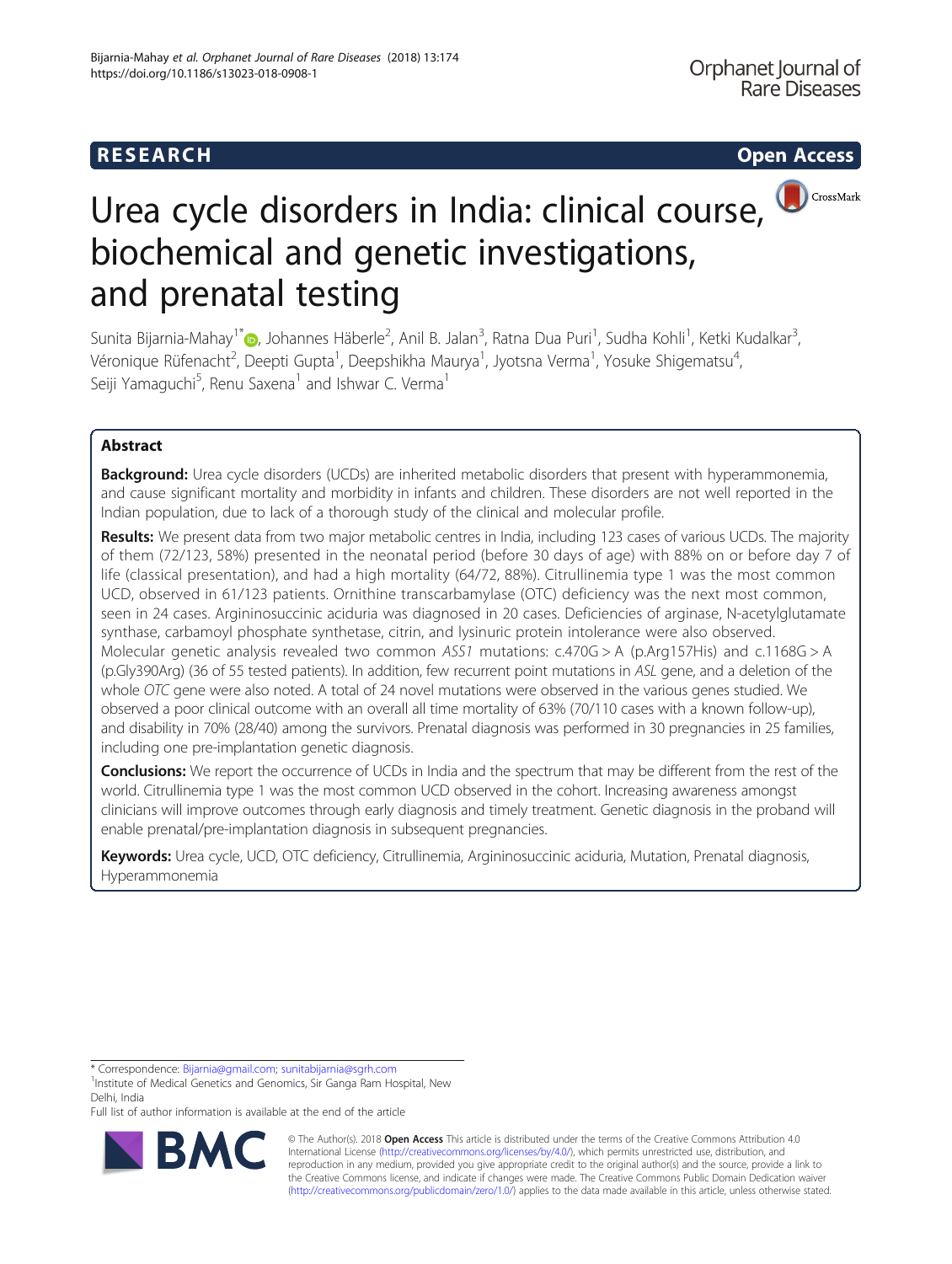## Background

Urea Cycle Disorders (UCD) are a group of inborn errors of metabolism seen frequently in tertiary care intensive care units (ICUs) in view of the hyperammonemic encephalopathy which is the most common presenting feature. The overall incidence of UCD varies from 1:8000 to 1:44,000 births [\[1](#page-10-0)–[4](#page-10-0)]. A more recent study from 3 countries in Europe reported an estimated cumulative incidence of 1 in 51,946 for UCDs [\[5\]](#page-10-0). Incidence of UCD is not known in India. All types of UCDs have been recognized.

The overall outcome of children with UCD remains poor, even in the developed world where excellent infrastructure and facilities are available  $[1, 6]$  $[1, 6]$  $[1, 6]$ . Children with UCD are recognized after symptoms of hyperammonemia such as lethargy and coma occur, thus leading to a significant delay in diagnosis. This may happen in babies who are screened as well, because neonatal hyperammonemic encephalopathy often occur before neonatal screening test results are known. A delay in diagnosis results in either death or neurodisability [\[7,](#page-10-0) [8\]](#page-10-0). This is exacerbated by a lack of awareness amongst families and primary health care physicians, causing a delay in seeking medical attention. Additional factors in developing countries like India are inadequate facilities in most primary and secondary level hospitals that contribute to a poor outcome. For instance, laboratory ammonia assays are usually only available even in tertiary hospitals. Therefore, a majority of babies die without a diagnosis, or are recognized very late, contributing to increased morbidity and mortality. An accurate genetic diagnosis is essential not only for appropriate management of the child, but also for genetic counseling in the context of subsequent pregnancies and carrier testing. So far, only a few mutations have been reported from India [[9](#page-10-0)–[12\]](#page-10-0). The Indian population is a unique mix of several cultures and sects, with considerable consanguinity. With the distinctness of Indian gene pool, mutations may be different from other populations and perhaps recurrent in some areas in view of closed community marriages, limiting the gene pool to an ethnic group.

We present here our experience in diagnosis, genetic testing and outcome after diagnosis of UCD in these families. The data was collected from two major metabolic centres in India.

## Methods

#### Patient cohort

All neonates and children presenting with hyperammonemia and biochemical/clinical features of UCD since year 2001 till December 2017 were included in the cohort. The patients were collected from two centres. In the first centre at Sir Ganga Ram Hospital, New Delhi, they were chosen either from the genetic clinic or from the molecular genetics laboratory, which received samples for genetic testing for UCD from referring clinicians. A biochemical diagnosis of UCD was taken as the inclusion criteria. In some cases, where DNA of the index patient was not available, parents of the deceased patients were enrolled in the study, where good clinical and biochemical data was available to fulfill the diagnostic criteria. This centre was designated as Centre 1. In addition, cases from another referral centre (Centre 2) in Mumbai (NIRMAN) were also included in this study. All cases with complete clinical, biochemical and molecular genetic data were taken. All parents or legal guardians provided their consent for DNA testing. All the tests were carried out as part of clinical care as diagnostically indicated.

For selection of cases, information of clinical symptoms and hyperammonemia were solicited. This was followed by biochemical analysis of amino acids by Tandem mass spectrometry (MS/MS) on dried blood spots (DBS) or Ultra/ High performance liquid chromatography (U/HPLC) on plasma samples, and quantification of urinary orotic acid by Gas chromatography-mass spectrometry (GC-MS). To confirm the diagnosis of UCD, genetic testing was carried out on DNA extracted from peripheral blood or dried blood spots from affected children or their parents, where the index case's sample was not available. Sequencing of the genes was performed either at Münster University in Germany (2001–2008) or University Children's Hospital in Zurich (2008–2017) or at Sir Ganga Ram Hospital (2008–2017) in New Delhi. Genetic testing was done in cases from both centres. Prenatal diagnosis using chorionic villous sampling (CVS) or amniocentesis and mutation analysis was performed in subsequent pregnancies of families.

## Molecular studies for UCD gene mutations

DNA was isolated from human samples using standard methods. PCR products were purified using Multiscreen<sup>R</sup> PCR<sub>u96</sub> plate (MilliPore, USA). Bidirectional sequencing of the coding exons and corresponding intron/exon boundaries were set up using the same primers as for PCR, with purified PCR products using BigDye® Terminator v 3.1 cycle sequencing kit (Applied Biosystems, California). Sequencing was carried out on ABI 3500Dx automated sequencer unit (Applied Biosystems). Sequence chromatograms obtained were analyzed with Chromas software (Technelysium, Tewantin, Australia) and by manual inspection.

Obtained sequences were compared by blasting them against the reference genomic sequences (for ASS1: NM\_000050, NP000041; for ASL: NM\_000048, NP\_000039; for OTC: NM\_000531, NP\_000522). Bioinformatics analysis was carried out to determine the functional consequences of mutations and their effects on protein structure by using different tools, e.g., Polyphen2 [\(genet](http://genetics.bwh.harvard.edu/pph2/)[ics.bwh.harvard.edu/pph2/\)](http://genetics.bwh.harvard.edu/pph2/), Mutation Taster ([www.muta](http://www.mutationtaster.org)[tiontaster.org/](http://www.mutationtaster.org)), or Sorting Intolerant from Tolerant ([http://](http://provean.jcvi.org/index.php) [provean.jcvi.org/index.php](http://provean.jcvi.org/index.php)) [\[13](#page-10-0)–[15\]](#page-10-0).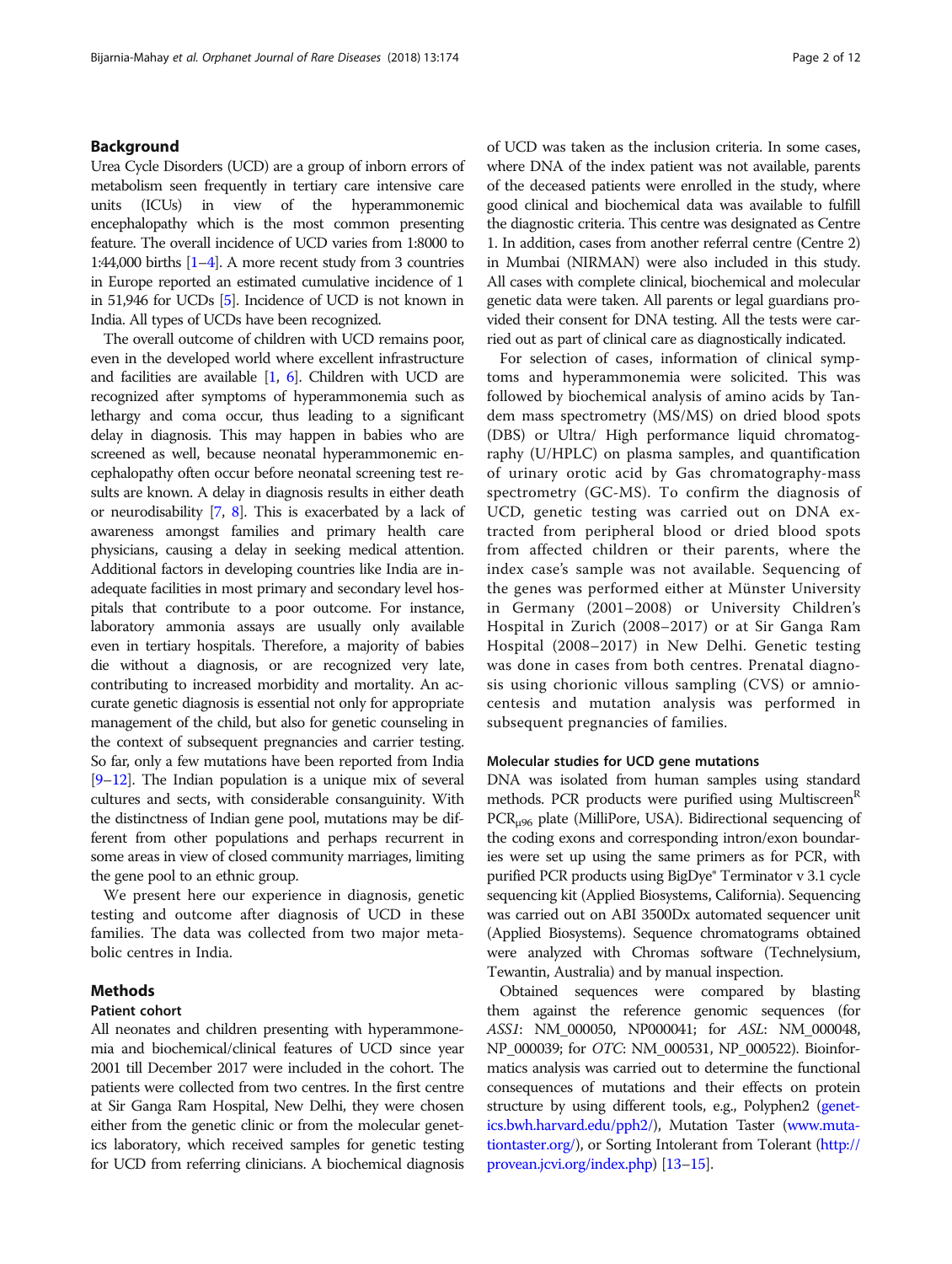<span id="page-2-0"></span>The probands with suspected OTC deficiency or their mothers (in case of non-availability of DNA from proband due to death prior to diagnosis), were evaluated for deletions/duplications in the OTC gene by (Multiplex ligation probe amplification) MLPA probe mix (MRC Holland P079-OTC). Mutation analyses at Münster or Zurich University were done as reported  $[16–19]$  $[16–19]$  $[16–19]$  $[16–19]$ .

For one patient, cDNA analysis of CPS1 gene was performed. RNA-isolation and cDNA-synthesis was performed using an established protocol [[20](#page-10-0)]. Amplification by PCR and direct sequencing of the carbamoylphosphate synthetase 1 transcript was done in 6 overlapping fragments. Ref. sequences: GenBank NM\_001875.4 and Ensembl ENSG00000021826, ENST00000233072.

## Results

A total of 148 patients from the two centres were collected, of whom 123 patients from 123 families fulfilled the criteria and were included in the study. Nine patients from Centre 1, and 16 cases from Centre 2 were excluded because of lack of a confirmed diagnosis. Seventy seven cases from Centre 1 and 48 from Centre 2 fulfilled the criteria and were enrolled. In the cohort of patients whose data was collected, 82% have been after year 2007.

The diagnosis was established in all 123 patients; 61 had citrullinemia type 1, 26 patients had OTC deficiency, 20 were of argininosuccinic aciduria (ASA), 9 had arginase deficiency, 3 had carbamoyl phosphate synthetase (CPS1), 2 had N-acetyl glutamate synthase (NAGS) deficiency and one patient each had lysinuric protein intolerance (LPI) and citrin deficiency (Table 1). All patients were diagnosed biochemically by quantitative amino acid analysis on dried blood spots (MS/MS) or in plasma (U/HPLC), except for LPI where both plasma and urine amino acid quantitation was performed by HPLC (see Additional file [1](#page-9-0)).

Clinical details were available for all 123 patients. Full clinical, laboratory, and outcome details are available in

Table 1 Clinical features and outcomes of the various urea cycle disorders

| Types of UCD                                                           | ASS1-D          | ASL-D          | OTC-D          | ARG-D          | CPS1-D         | NAGS-D         | Citrin-D            | LPI            | Total            |
|------------------------------------------------------------------------|-----------------|----------------|----------------|----------------|----------------|----------------|---------------------|----------------|------------------|
| <b>Total Numbers</b>                                                   | 61              | 20             | 26             | $\circ$        | 3              | $\overline{2}$ | $\mathbf{1}$        | $\mathbf{1}$   | 123              |
| Consanguinity                                                          | $9(n=54)$       | $7 (n = 19)$   | $2(n=25)$      | 5 ( $n = 9$ )  | $1(n=2)$       | $1 (n = 2)$    | $0(n=1)$            | $1(n=1)$       | 26 ( $n = 113$ ) |
| Positive family history                                                | 14 ( $n = 56$ ) | $9(n=20)$      | 12 $(n = 24)$  | $2(n=9)$       | 0 ( $n = 3$ )  | $1(n=1)$       | $0(n=1)$            | $0(n=1)$       | 38 ( $n = 115$ ) |
| Age group                                                              |                 |                |                |                |                |                |                     |                |                  |
| Neonatal                                                               | 44              | 13             | 11             | $\circ$        | $\overline{2}$ | $\overline{2}$ | $\circ$             | $\mathbf 0$    | 72               |
| Infancy                                                                | 6               | 3              | $\overline{4}$ | $\overline{0}$ | $\mathbf 0$    | $\overline{0}$ | $\circ$             | $\mathbf 0$    | 13               |
| $>$ Infancy ( $> 1$ year)                                              | 11              | $\overline{4}$ | 11             | 9              | $\mathbf{1}$   | $\mathbf 0$    | $\mathbf{1}$        | $\mathbf{1}$   | 38               |
| Clinical presentation                                                  |                 |                |                |                |                |                |                     |                |                  |
| Neonatal or intermittent<br>encephalopathy, or seizures                | 51              | 17             | 19             | $\mathbf 0$    | 3              | $\mathbf{1}$   | $\mathsf{O}\xspace$ | $\overline{1}$ | 92               |
| Liver disease<br>(deranged liver enzymes)                              | 6               | 5              | $\overline{2}$ | $\mathbf 0$    | $\mathbf{0}$   | $\mathbf 0$    | $\circ$             | $\mathbf{0}$   | 13               |
| Failure to thrive                                                      | 3               | 1              | 1              | $\mathbf{1}$   | $\mathbf{0}$   | $\mathbf 0$    | $\circ$             | $\mathbf{1}$   | $\overline{7}$   |
| Developmental delay                                                    | 6               | 5              | 7              | 9              | $\mathbf{0}$   | $\mathbf 0$    | $\circ$             | $\mathbf 0$    | 27               |
| Other neuropsychiatric/<br>behavioural/ ataxia/ spasticity<br>symptoms | Nil             | $\mathbf{0}$   | 4              | 6              | $\mathbf{1}$   | $\mathbf 0$    | $\mathbf{1}$        | $\mathbf 0$    | 12               |
| Mutations performed                                                    | 55              | 16             | 22             | 5              | $\mathbf{3}$   | $\overline{2}$ | $\mathbf{1}$        | $\mathbf{1}$   | 105              |
| Results obtained                                                       | 55              | 15             | 18             | 5              | $\overline{3}$ | $\overline{2}$ | $\mathbf{1}$        | $\mathbf{1}$   | 100              |
| Outcome                                                                |                 |                |                |                |                |                |                     |                |                  |
| Death                                                                  | 44              | 12             | 11             | $\mathbf 0$    | 1              | $\overline{2}$ | $\mathsf{O}\xspace$ | $\mathbf 0$    | 70               |
| Alive                                                                  | 10              | 5              | 14             | 8              | $\mathbf{1}$   | $\mathbf 0$    | $\mathbf{1}$        | $\mathbf{1}$   | 40               |
| Development: Delayed                                                   | $\overline{7}$  | 5              | $\overline{7}$ | 8              | $\mathbf{1}$   | $\Omega$       | $\overline{0}$      | $\overline{0}$ | 28               |
| Development: Normal or<br>near normal                                  | $\overline{2}$  | 1              | $\overline{7}$ | $\overline{0}$ | $\overline{0}$ | $\mathbf 0$    | $\mathbf{1}$        | $\mathbf{1}$   | 12               |
| Diet -Protein restriction+<br>medications                              | 6               | 5              | 10             | 8              | $\mathbf{1}$   | $\mathbf 0$    | $\mathbf 0$         | $\overline{1}$ | 31               |
| Lost to follow up/ not known                                           | 7               | 3              | $\mathbf{1}$   | $\mathbf{1}$   | $\mathbf{1}$   | $\mathbf 0$    | $\overline{0}$      | $\mathbf 0$    | 13               |

ASS1-D Argininosuccinate synthetase type 1 deficiency, ASL-D Argininosucccinate lyase deficiency, OTC-D Ornithine transcarbamylase deficiency, ARG-D Arginase deficiency, CPS1-D CPS1 deficiency, NAGS-D N-acetyl glutamate synthase deficiency, Citrin-D Citrin deficiency, LPI Lysinuric protein intolerance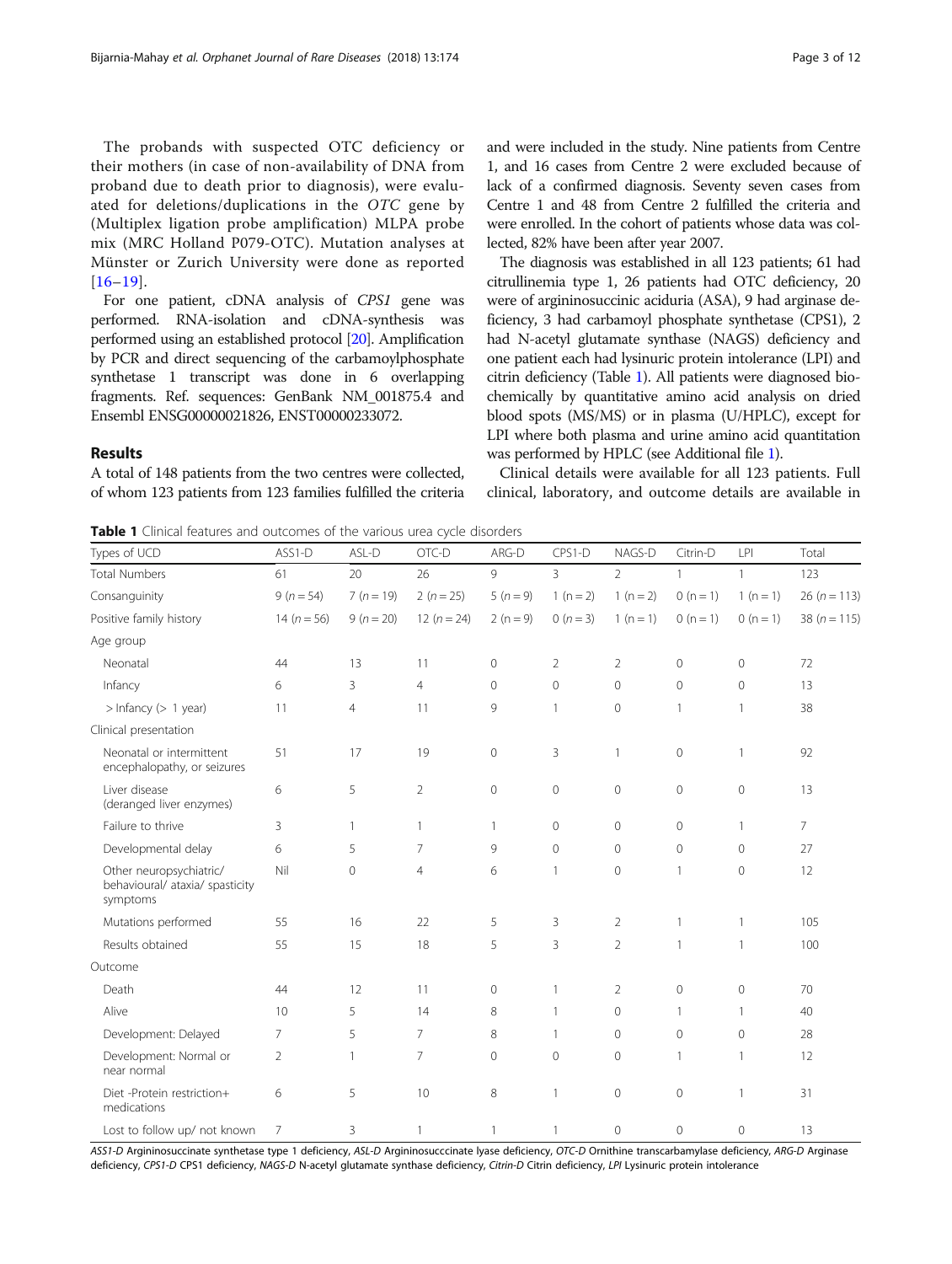Additional file [1.](#page-9-0) Approximately three-fifth of patients (72/123, 58%) presented in the first 30 days of life (neonatal period), 88% of whom presented on or before day 7 of life (classical presentation). Thirteen cases presented in infancy between 1 and 12 months of life, and 38 after the first year of life. Overall male to female ratio was 1.7:1 (2.25:1 in OTC deficiency, 1.65:1 in non-OTC deficiency). Consanguinity and a positive family history were noted in 23% (26/113) and 33% (38/115) of families, respectively. All families were unrelated except one where a non-consanguineous couple visited our clinic after losing their daughter on day 6 of life with encephalopathy and no other investigations. Husband's niece was detected to have citrullinemia type 1. Based on the history, the couple was tested and detected to be carriers of citrullinemia type 1. Apart from this, there were no related families.

Detailed description of all cases including demography, clinical presentations, family history, biochemical investigations, outcomes and prenatal diagnosis data (for subsequent pregnancies in parents of probands) are shown in Additional file [1](#page-9-0): Table S1. A large number of cases presented with encephalopathy with or without seizures (94/ 123, 76%), either in neonatal period or later (Table [1\)](#page-2-0). Half of the patients in the late onset group presented with developmental delay (22/51, 43%). A significant number of children had features of liver disease (10.5%) and failure to thrive (3%) (Table [1](#page-2-0)).

## Outcome analysis

Outcome data was available from 110 cases. Of these, 70 died and 12 patients are healthy and developing normally. The remaining 28 patients are surviving with varying degree of disability (Fig. 1 and Table [1\)](#page-2-0).

Citrullinemia type 1 was the most frequently observed UCD and showed the worst outcome. Of 55 patients for whom outcome was known, 44 died (81.5%), 7 children survived with disability ranging from minor learning difficulties to severe global delay and seizures, and 3 children survived without disability: 2 of whom received liver transplantation, and 1 patient with a milder presentation of neonatal cholestasis and liver dysfunction that resolved over time. All except 2 deaths occurred in the first episode of illness in neonatal period. In the two children who survived the initial insult in neonatal period, there was severe failure to thrive, and death because of relentless progression of disease with intercurrent illnesses.

Outcomes in ASL and OTC deficiency cases were also poor with a total mortality of 50% (23/46 cases). In ASL deficiency survivors, all except 1 had some degree of disability. In OTC deficiency survivors, 5 of 8 girls and 2 of 6 boys have developmental delay and 3 girls and 4 boys were healthy (Table [1,](#page-2-0) Additional file [1:](#page-9-0) Table S1). All the children who are doing well presented with mild symptoms of episodic vomiting.

### Molecular genetic studies

Molecular studies could be performed in 105 patients/families. All tests were targeted sequencing of genes based on preliminary biochemical diagnosis. Pathogenic or likely pathogenic variants were noted in 100 cases. Molecular analysis for specific genes did not reveal any pathogenic variant in 5 cases. Details of mutations are listed in Tables [2](#page-4-0), [3](#page-6-0) and [4](#page-7-0). Table [5](#page-7-0) provides details of clinical presentation, and gene studies performed in mutation negative patients.

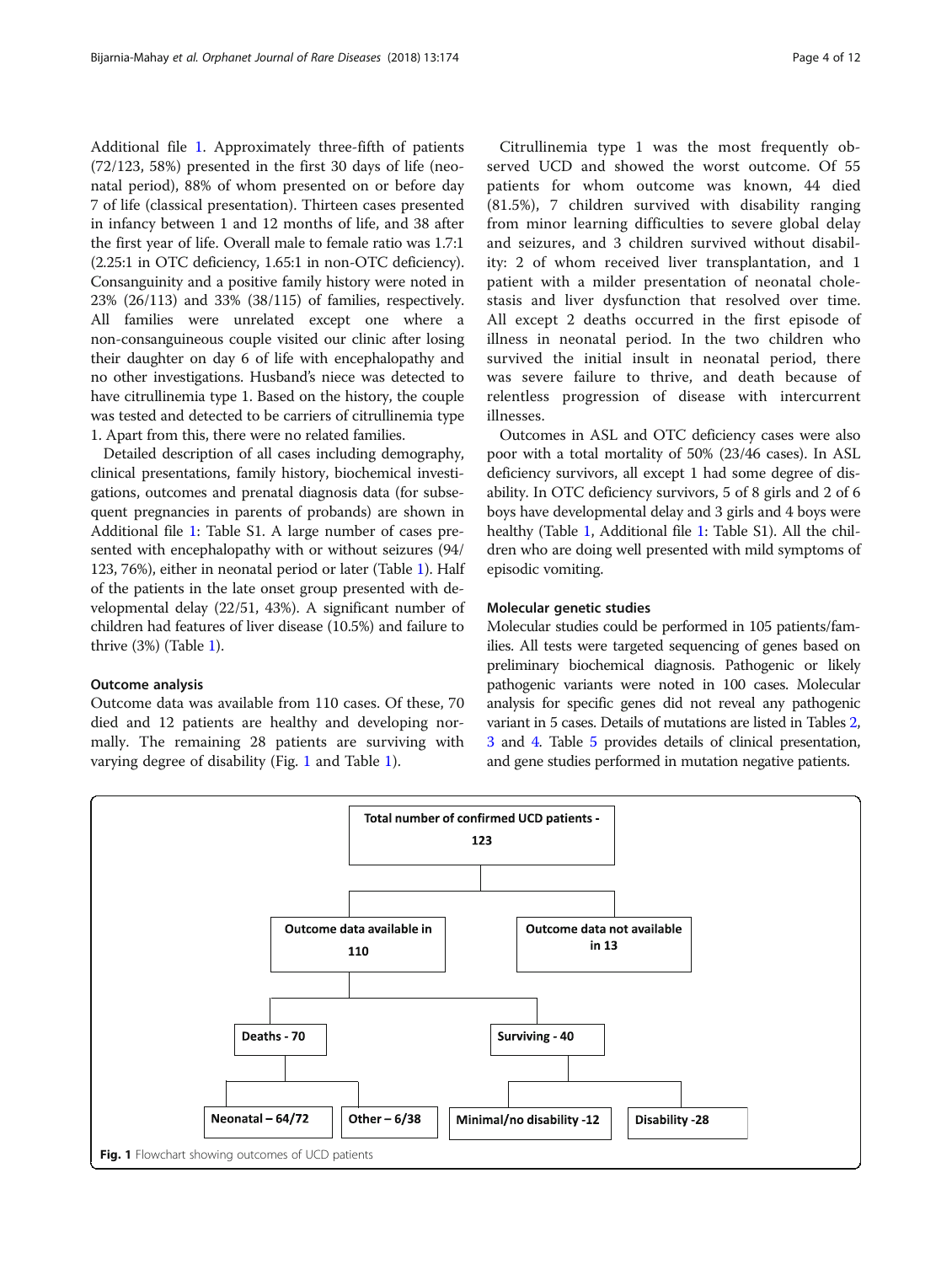| Gene | Mutation |                       |                                               | Number of cases    |                     | No.                    |                | Reference ExAC data base |                    |  |
|------|----------|-----------------------|-----------------------------------------------|--------------------|---------------------|------------------------|----------------|--------------------------|--------------------|--|
|      | Position | <b>DNA</b>            | Protein/ mRNA                                 | Type               | Homo<br>zygous      | Hetero/ Hemi<br>zygous | of<br>alleles  |                          | (allele frequency) |  |
| ASS1 | Exon 5   | c.190G > A            | p.Val64lle                                    | Missense           | $\mathbf{1}$        | $\mathbf{1}$           | 3              | Novel                    | 0.00003303         |  |
|      | Exon 5   | c.269G > A            | p.Gly90Asp                                    | Missense           | $\mathbf{1}$        | $\mathbf 0$            | 2              | Novel                    | ΝA                 |  |
|      | Exon 5   | c.271A > C            | p.Thr91Pro                                    | Missense           | $\mathbf{1}$        | 0                      | $\overline{2}$ | Novel                    | 0.00003324         |  |
|      | Exon 5   | c.299G > A            | p.Arg100His                                   | Missense           | $\mathbf 0$         | $\mathbf{1}$           | $\mathbf{1}$   | $[30]$                   | 0.0001597          |  |
|      | Exon 5   | c.349G > T            | p.Gly117Cys                                   | Missense           | $\mathbf{1}$        | 0                      | 2              | $[30]$                   | <b>NA</b>          |  |
|      | Exon 5   | c.350G > A            | p.Gly117Asp                                   | Missense           | 0                   | 1                      | 1              | $[36]$                   | <b>NA</b>          |  |
|      | Exon 6   | c.370G > A            | p.Asp124Asn                                   | Missense           | $\mathbf{1}$        | 1                      | 3              | $[37]$                   | <b>NA</b>          |  |
|      | Exon 7   | c.470G > A            | p.Arg157His                                   | Missense           | 12                  | $\mathbf{1}$           | 25             | $[38]$                   | 0.00009932         |  |
|      | Exon 9   | c.570T > A            | p.Tyr190Ter                                   | PTC**              | 0                   | $\mathbf{1}$           | $\mathbf{1}$   | Novel                    | <b>NA</b>          |  |
|      | Exon 12  | c.793C > T            | p.Arg265Cys                                   | Missense           | 3                   | $\mathbf{1}$           | 7              | $[39]$                   | 0.000008262        |  |
|      | Exon 12  | c.815G > A            | p.Arg272His                                   | Missense           | $\overline{2}$      | $\mathbf 0$            | 4              | $[40]$                   | <b>NA</b>          |  |
|      | Exon 13  | c.910C > T            | p.Arg304Trp                                   | Missense           | 2                   | 0                      | 4              | $[38]$                   | 0.00004119         |  |
|      | Exon 14  | c.970G > A            | p.Gly324Ser                                   | Missense           | $\mathbf{1}$        | $\mathbf 0$            | $\overline{2}$ | $[38]$                   | 0.00004952         |  |
|      | Exon 14  | c.1088G > A           | p.Arg363Gln                                   | Missense           | 0                   | 1                      | 1              | $[30]$                   | 0.000008792        |  |
|      | Exon 15  | c.1139delA            | p.Glu380Argfs*20                              | Deletion<br>$sbp*$ | $\overline{2}$      | 1                      | 5              | Novel                    | <b>NA</b>          |  |
|      | Exon 15  | c.1168G > C           | p.Gly390Arg                                   | Missense           | 23                  | 1                      | 47             | $[38]$                   | <b>NA</b>          |  |
|      | Total    |                       |                                               |                    | 50                  | 10                     | 110            |                          |                    |  |
| ASL  | Exon 3   |                       | c.89_94delinsGTCGTA p.Tyr30_Asp31delinsCysArg | DEL INS***         | $\circ$             | $\mathbf{1}$           | 1              | Novel                    | <b>NA</b>          |  |
|      | Exon 5   | c.326C > G            | p.Thr109Arg                                   | Missense           | $\mathbf 0$         | 1                      | $\mathbf{1}$   | Novel                    | <b>NA</b>          |  |
|      | Exon 5   | c.337C > T            | p.Arg113Trp                                   | Missense           | $\mathbf{1}$        | $\mathbf 0$            | 2              | $[16]$                   | 0.00006783         |  |
|      | Exon 7   | c.509G > A            | p.Ser170Asn                                   | Missense           | 0                   | 2                      | 2              | $[41]$                   | <b>NA</b>          |  |
|      | Exon 8   | c.593C > T            | p.Pro198Leu                                   | Missense           | $\mathbf{1}$        | 0                      | 2              | Novel                    | <b>NA</b>          |  |
|      | Exon 9   | c.637C > T            | p.Arg213Ter                                   | PTC                | 0                   | 3                      | 3              | $[42]$                   | 0.000008417        |  |
|      | Exon 9   | c.649C > T            | p.Arg217Ter                                   | PTC                | $\mathbf{1}$        | 0                      | 2              | Novel                    | 0.000008443        |  |
|      | Exon 11  | c.733T > C            | p.Trp245Arg                                   | Missense           | $\mathbf 0$         | 1                      | 1              | Novel                    | <b>NA</b>          |  |
|      | Exon 11  | c.749T > A            | p.Met250Lys                                   | Missense           | 0                   | $\mathbf{1}$           | $\mathbf{1}$   | Novel                    | 0.00000854         |  |
|      | Exon 12  | c.857A > G            | p.Gln286Arg                                   | Missense           | $\overline{2}$      | $\mathbf{1}$           | 5              | $[43]$                   | 0.00007499         |  |
|      | Exon 12  | c.913G > A            | p.Gly305Arg                                   | Missense           | $\mathsf{O}\xspace$ |                        | 1              | Novel                    | <b>NA</b>          |  |
|      |          | Exon 12 $c.967A > G$  | p.Lys323Glu                                   | Missense 1         |                     | 0                      |                | Novel                    | NA                 |  |
|      | Exon 12  | c.978G > C            | p.Gln326His                                   | Missense           | 0                   | 1                      | 1              | $[41]$                   | 0.00003771         |  |
|      | Exon 16  | c.1153C > T           | p.Arg385Cys                                   | Missense           | $\mathbf{1}$        | 0                      | 2              | $[44]$                   | 0.00006732         |  |
|      | Exon 17  | c.1297A > C           | p.Ser433Arg                                   | Missense           | 0                   | 2                      | 2              | $[41]$                   | <b>NA</b>          |  |
|      | Exon 17  | c.1300G > T           | p.Val434Leu                                   | Missense           | 0                   | 2                      | 2              | $[41]$                   | 0.000008284        |  |
|      | Total    |                       |                                               |                    | 7                   | 16                     | 30             |                          |                    |  |
| OTC  | Exon 1   | c.274C > T            | p.Arg92Ter                                    | PTC                | 0                   | 1                      | 1              | $[45]$                   | ΝA                 |  |
|      | Exon 1   | c.275G > A            | p.Arg92Gln                                    | Missense           | 0                   | 1                      | 1              | $[45]$                   | <b>NA</b>          |  |
|      | Exon 4   | c.386G > A            | p.Arg129His                                   | Missense           | 0                   | 3                      | 3              | $[32]$                   | $\sf NA$           |  |
|      | Exon 5   | c.421C > T            | p.Arg141Ter                                   | PTC                | 0                   | 1                      | 1              | $[33]$                   | <b>NA</b>          |  |
|      | Exon 5   | c.535C > T            | p.Leu179Phe                                   | Missense           | 0                   | 1                      | 1              | $[46]$                   | ΝA                 |  |
|      | Exon 6   | c.604C > T            | p.His202Tyr                                   | Missense           | 0                   |                        | 1              | $[47]$                   | $\sf NA$           |  |
|      | Exon 7   | c.674C > T            | p.Pro225Leu                                   | Missense           | 0                   | 2                      | 2              | $[48]$                   | <b>NA</b>          |  |
|      |          | Exon 7-8 c.773_790del | p.Asn258_263del                               | Deletion           | $\mathbf 0$         |                        |                | Novel                    | <b>NA</b>          |  |

<span id="page-4-0"></span>Table 2 Details of mutations in all patients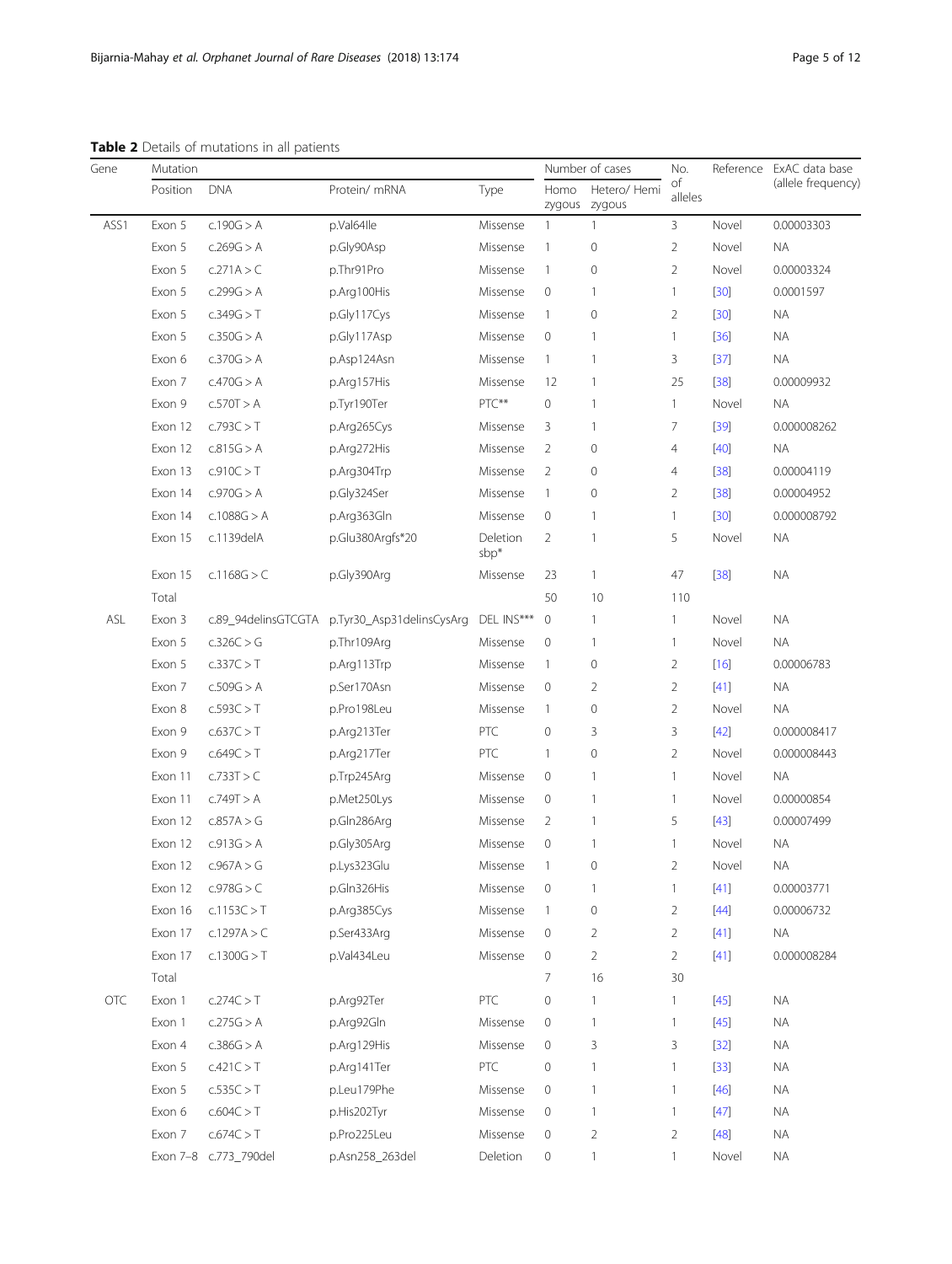| Gene               | Mutation            |                                   |                  | Number of cases     |                     | No.                    | Reference      | ExAC data base |                    |
|--------------------|---------------------|-----------------------------------|------------------|---------------------|---------------------|------------------------|----------------|----------------|--------------------|
|                    | Position            | <b>DNA</b>                        | Protein/ mRNA    | Type                | Homo<br>zygous      | Hetero/ Hemi<br>zygous | of<br>alleles  |                | (allele frequency) |
|                    |                     |                                   |                  | 18 <sub>bp</sub>    |                     |                        |                |                |                    |
|                    | Exon 8              | c.805G > A                        | p.Gly269Arg      | Missense            | $\mathsf{O}\xspace$ | $\mathbf{1}$           | $\mathbf{1}$   | Novel          | <b>NA</b>          |
|                    | Exon 8              | c.829C > T                        | p.Arg277Trp      | Missense            | $\mathbf{0}$        | $\mathbf{1}$           | $\mathbf{1}$   | $[49]$         | <b>NA</b>          |
|                    | Exon 8              | c.835C > T                        | p.Gln279Ter      | PTC                 | $\mathbf 0$         | $\mathbf{1}$           | $\mathbf{1}$   | $[50]$         | <b>NA</b>          |
|                    | Exon<br>$1 - 10$    | Whole gene<br>deletion            |                  | Large<br>deletion   | $\mathbf 0$         | $\overline{4}$         | $\overline{4}$ | $[51]$         | <b>NA</b>          |
|                    | Total               |                                   |                  |                     | $\circ$             | 18                     | 18             |                |                    |
| ARG1               | Exon 1              | c.2 T > C                         | p.Met1?          | Initiation<br>codon | $\mathbf{1}$        | $\mathbf 0$            | $\overline{2}$ | Novel          | <b>NA</b>          |
|                    | Exon 3              | c.132_146del                      | p.Gln44_Lys48del | Deletion<br>15bp    | $\circ$             | $\mathbf{1}$           | $\mathbf{1}$   | Novel          | <b>NA</b>          |
|                    | Exon 3              | c.295G > A                        | p.Gly99Arg       | Missense            | $\mathbf 0$         | $\mathbf{1}$           | $\mathbf{1}$   | Novel          | 0.00001658         |
|                    | Exon 5              | c.551 del C                       | p.Pro184Leufs*7  | PTC                 | $\mathbf{1}$        | $\mathbf{0}$           | 2              | Novel          | <b>NA</b>          |
|                    | Intron <sub>7</sub> | $C.802 + 2$ T > G                 | Splice site      | Splice site         | $\mathbf{1}$        | $\mathbf{0}$           | 2              | Novel          | <b>NA</b>          |
|                    | Exon 8              | c.877delG                         | p.Val293Ter      | PTC                 | $\mathbf{1}$        | $\mathbf{0}$           | $\overline{2}$ | Novel          | <b>NA</b>          |
|                    | Total               |                                   |                  |                     | $\overline{4}$      | $\overline{2}$         | 10             |                |                    |
| CPS1               | Intron 3            | $c.236 + 4A > G$<br>(NM_001875.4) | Splice site      | Splice site         | $\mathbf{1}$        | $\mathbf 0$            | $\overline{2}$ | Novel          |                    |
|                    | Exon 19             | c.2339G > A                       | p.Arg780His      | Missense            | $\mathbf{1}$        | $\mathbf{0}$           | $\overline{2}$ | $[52]$         | 0.00003304         |
|                    | Exon 21             | c.2623A > G                       | p.Lys875Glu      | Missense            | 1                   | $\mathbf{0}$           | 2              | $[18]$         | 0.002427           |
| <b>NAGS</b>        | Exon 3              | c.787G > T                        | p.Glu263Ter      | PTC                 | $\mathbf{1}$        | $\mathbf{0}$           | $\overline{2}$ | Novel          | <b>NA</b>          |
|                    | Exon 4              | c.991C > T                        | p.Gln331Ter      | PTC                 | $\mathbf{1}$        | $\mathbf 0$            | $\overline{2}$ | Novel          | <b>NA</b>          |
| <b>SLC25A13</b>    | Exon 7              | c.650delT                         | p.Phe217Serfs*33 | Deletion<br>sbp     | $\mathsf{O}\xspace$ | 1                      | $\mathbf{1}$   | $[11]$         |                    |
|                    | Exon 9              | c.869T > C                        | p.lle290Thr      | Missense            | $\circ$             | $\mathbf{1}$           | $\mathbf{1}$   | $[11]$         | 0.000008256        |
| SLC7A7             | Exon 15             | c.158C > T                        | p.Ser53Leu       | Missense            | $\mathbf{1}$        | $\mathbf{0}$           | 2              | $[12]$         | <b>NA</b>          |
| <b>GRAND TOTAL</b> |                     |                                   |                  |                     | 67                  | 48                     | 100            |                |                    |

Table 2 Details of mutations in all patients (Continued)

\*sbp single base pair, \*\*PTC Premature termination codon, \*\*\*DEL INS Deletion insertion

A total of 58 different mutations were detected in 100 patients, 16 of which were observed in ASS1 gene and ASL gene each, 12 mutations in OTC gene, and 6 mutations each in ARG1 gene, 3 in CPS1, 2 in NAGS and SLC25A13 genes, and one in SLC7A7 gene (Table [2](#page-4-0)). Twenty four mutations were novel. Of 100 patients in whom the diagnosis was genetically confirmed, 67 were homozygous and 15 were compound heterozygous, 12 were hemizygous and 6 were heterozygous (for an OTC mutation).

ASS1 gene sequencing was performed in 55 out of 61 cases. The two most common mutations,  $c.470G > A$  $(p.\text{Arg157His})$  and  $c.\text{1168G} > A$   $(p.\text{Gly390Arg})$  were observed in 72 alleles out of a total of 110 alleles (65.5%). The missense mutation, c.1168G > A occurred twice more frequently  $(47/110 \text{ alleles } [42.7\%])$  than  $c.470G > A$   $(25/$ 110 alleles [22.7%]). Five mutations were novel (Table [3\)](#page-6-0).

Sequencing of ASL gene revealed more varied findings with 16 mutations in 15 cases. Interestingly, all mutations

were in compound heterozygous states in the 8 cases from Centre 1 whereas all mutations were noted in homozygous form in the patients from Centre 2. Four mutations were noted to be recurrent:  $c.509G > A$  (p.Ser170Asn),  $c.637C > T$  (p.Arg213Ter),  $c.1297A > C$  (p.Ser433Arg) and  $c.1300G > T$  (p.Val434Leu), occurring in 2, 3, 2 and 2 alleles, respectively. Eight mutations were noted to be novel.

OTC gene sequencing was performed in 22 of 26 cases. No mutation was identified in 4 cases (one male, 2 female probands and 1 carrier mother) after full sequencing of OTC gene as well as MLPA analysis for deletions/duplications. The most common mutation noted was a whole gene deletion in 4 cases, accounting for 22.2% (4/18) cases. Rest of mutations were single nucleotide substitutions, missense or nonsense mutations. Pathogenic variants were also identified in arginase deficiency (5 cases), CPS1 deficiency (3 cases), two cases of NAGS deficiency, one case each citrin deficiency [[10](#page-10-0)] and LPI [\[11](#page-10-0)]. All pathogenic variants in ARG1 and NAGS genes were novel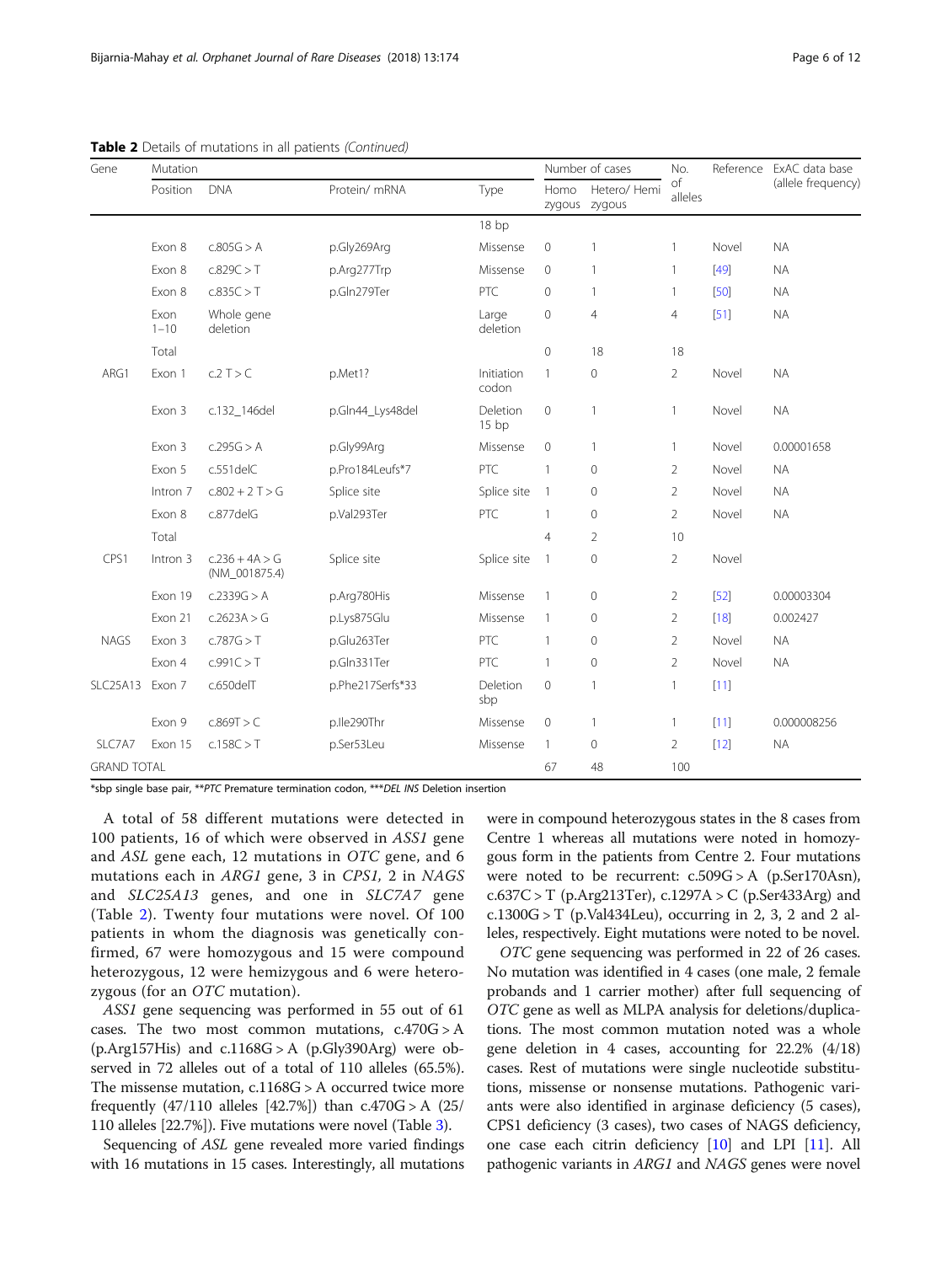<span id="page-6-0"></span>Table 3 Evaluation of pathogenicity of novel variants using in-silico prediction tools

| Gene        | Mutation            | Protein change            | Mutation taster             | LRT         | SIFT      | <b>PROVEAN</b> | DANN      | <b>ExAC</b>        | dbSNP         |
|-------------|---------------------|---------------------------|-----------------------------|-------------|-----------|----------------|-----------|--------------------|---------------|
| ASS1        | c.190G > A          | p.Val64lle                | Disease causing             | Neutral     | Tolerated | Neutral        | 0.9791    | 0.00003303         | 556,297,791   |
|             | c.269G > A          | p.Gly90Asp                | Disease causing             | Unknown     | Damaging  | Damaging       | 0.9985    | Not Present        | 1,422,867,920 |
|             | c.271A > C          | p.Thr91Pro                | Disease causing             | Unknown     | Damaging  | Damaging       | 0.9963    | 0.00003324         | 769,018,733   |
|             | c.570C > A          | p.Tyr190Ter               | Disease causing             | Unknown     | <b>NA</b> | <b>NA</b>      | 0.9957    | Not Present        | Not Present   |
|             | c.1139delA          | p.Gln380Argfs*20          | Disease causing             | <b>NA</b>   | <b>NA</b> | <b>NA</b>      | <b>NA</b> | Not Present        | 1,213,378,896 |
| ASL         | c.89 94delinsGTCGTA | p.Tyr30 Asp31delinsCysArg | Disease causing             | <b>NA</b>   | <b>NA</b> | <b>NA</b>      | <b>NA</b> | Not present        | Not present   |
|             | c.326C > G          | p.Thr109Arg               | Disease causing             | Deleterious | Damaging  | Damaging       | 0.9938    | Not present        | Not Present   |
|             | c.593C > T          | p.Pro198Leu               | Disease causing             | Deleterious | Damaging  | Damaging       | 0.9992    | Not Present        | 1,282,829,485 |
|             | c.649C > T          | p.Arg217Ter               | Disease causing             | Neutral     | <b>NA</b> | <b>NA</b>      | 0.9972    | 0.000008443        | 369,879,957   |
|             | c.733T > C          | p.Trp245Arg               | Disease causing             | Deleterious | Damaging  | Damaging       | 0.9941    | Not present        | Not Present   |
|             | c.749T > A          | p.Met250Lys               | Disease causing             | Deleterious | Damaging  | Damaging       | 0.9791    | Not present        | 754,634,171   |
|             | c.913G > A          | p.Gly305Arg               | Disease causing             | Deleterious | Damaging  | Damaging       | 0.9993    | Not present        | Not Present   |
|             | c.967A > G          | p.Lys323Glu               | Disease causing             | Deleterious | Damaging  | Damaging       | 0.9987    | Not present        | Not Present   |
| <b>OTC</b>  | c.773 790del        | p.Asn258 263Del           | Disease causing             | <b>NA</b>   | <b>NA</b> | <b>NA</b>      | <b>NA</b> | Not present        | Not Present   |
|             | c.805G > A          | p.Gly269Arg               | Disease causing             | Deleterious | Damaging  | Damaging       | 0.9992    | Not Present        | Not Present   |
| ARG1        | c.2T > C            | p.Met1Thr                 | Disease causing             | Deleterious | Damaging  | Neutral        | 0.9809    | Not Present        | Not Present   |
|             | c.132_146del        | p.Gln44_Lys48del          | Disease causing             | <b>NA</b>   | <b>NA</b> | <b>NA</b>      | <b>NA</b> | Not Present        | Not Present   |
|             | c.295G > A          | p.Gly99Arg                | Disease causing             | Deleterious | Damaging  | Damaging       | 0.9993    | 0.00001658         | 753,829,097   |
|             | c.551 del C         | p.Pro184Leufs*7           | Disease causing             | <b>NA</b>   | <b>NA</b> | <b>NA</b>      | <b>NA</b> | Not Present        | Not Present   |
|             | $c.802 + 2 T > G$   | Splice site               | Disease causing             | NA.         | <b>NA</b> | <b>NA</b>      | 0.9948    | Not Present        | Not Present   |
|             | c.877delG           | p.Val293Ter               | Disease causing             | <b>NA</b>   | <b>NA</b> | <b>NA</b>      | <b>NA</b> | Not Present        | Not Present   |
| CPS1        | $C.254 + 4A > G$    | Splice site               | Disease causing             | NA.         | <b>NA</b> | <b>NA</b>      | 0.9747    | Not Present        | Not Present   |
| <b>NAGS</b> | c.787G > T          | p.Glu263Ter               | Disease causing             | Deleterious | NA.       | <b>NA</b>      | 0.9963    | Not Present        | Not Present   |
|             | c.991C > T          | p.Gln331Ter               | Disease causing Deleterious |             | - NA      | <b>NA</b>      |           | 0.9973 Not Present | 1,445,639,047 |

Mutation Taster: An in silico prediction tool for the pathogenicity of a variant based on evolutionary conservation, splice-site, mRNA, protein and regulatory features. The potential is predicted by a naive Bayes classifier

LRT: Likelihood ratio test (LRT) predicts deleterious variants through identification of highly conserved amino acid regions using a comparative genomics data set of 32 vertebrate species. Range 0 to 1

SIFT: SIFT (sorts intolerant from tolerant) is an in silico prediction tool for nonsynonymous variants based on sequence homology derived from closely related sequences collected through PSI-BLAST. Range 0 to 1 with values less than 0.05 usually considered intolerant. 40% of the values in this database are below 0.01

PROVEAN: Protein Variation Effect Analyzer is an in silico tool that predicts how nonsynonymous, MNP, or in-frame indel variant will affect a protein's biological function. The prediction is based on alignment-based scores derived from pairwise sequence alignments between the query sequence and each of the related sequences at the protein level. Range – 14 to + 14

DANN: DANN is a pathogenicity scoring methodology developed by Daniel Quang, Yifei Chen and Xiaohui Xie at the University of California, Irvine. It is based on deep neural networks. The value range is 0 to 1, with 1 given to the variants predicted to be the most damaging

(Tables [2](#page-4-0) and 3). Another novel pathogenic variant was noted in CPS1 gene. The pathogenicity of this variant, c.236 + 4A > G (NM\_001875.4) was checked via RNA studies at Zurich. On RNA level, as a consequence of this splice-site mutation, two alternatively spliced transcript variants were observed: the majority of transcripts showed complete skipping of exon 2 (r.127\_236del, p.Ala43- Valfs\*7) but also partial skipping of exon 2 (r.206\_236del, p.Glu70Thrfs\*70) was observed. Both parents are carriers of the mutation, confirming obligate heterozygosity.

## Prenatal diagnosis

Mutation analysis led to successful prenatal diagnoses in 30 pregnancies in 25 families (Table [6](#page-8-0)). This included one couple that opted for pre-implantation genetic diagnosis (PGD) after having an affected fetus in a preceding pregnancy. In this case the result was normal, and the couple delivered a healthy baby. Of the 29 prenatal analyses, 11 pregnancies were found to carry fetuses with no mutation (normal), 13 with carrier fetuses (including 2 OTC female carriers, both of whom are doing well after birth) and 5 carried affected fetuses. Amongst 19 pregnancies in families with ASS or ASL deficiency, 4 pregnancies were found to have fetuses affected with disease (21%).

## **Discussion**

Urea cycle disorders occur universally with varying frequencies in different populations [\[1,](#page-10-0) [21](#page-10-0)–[23\]](#page-10-0). While OTC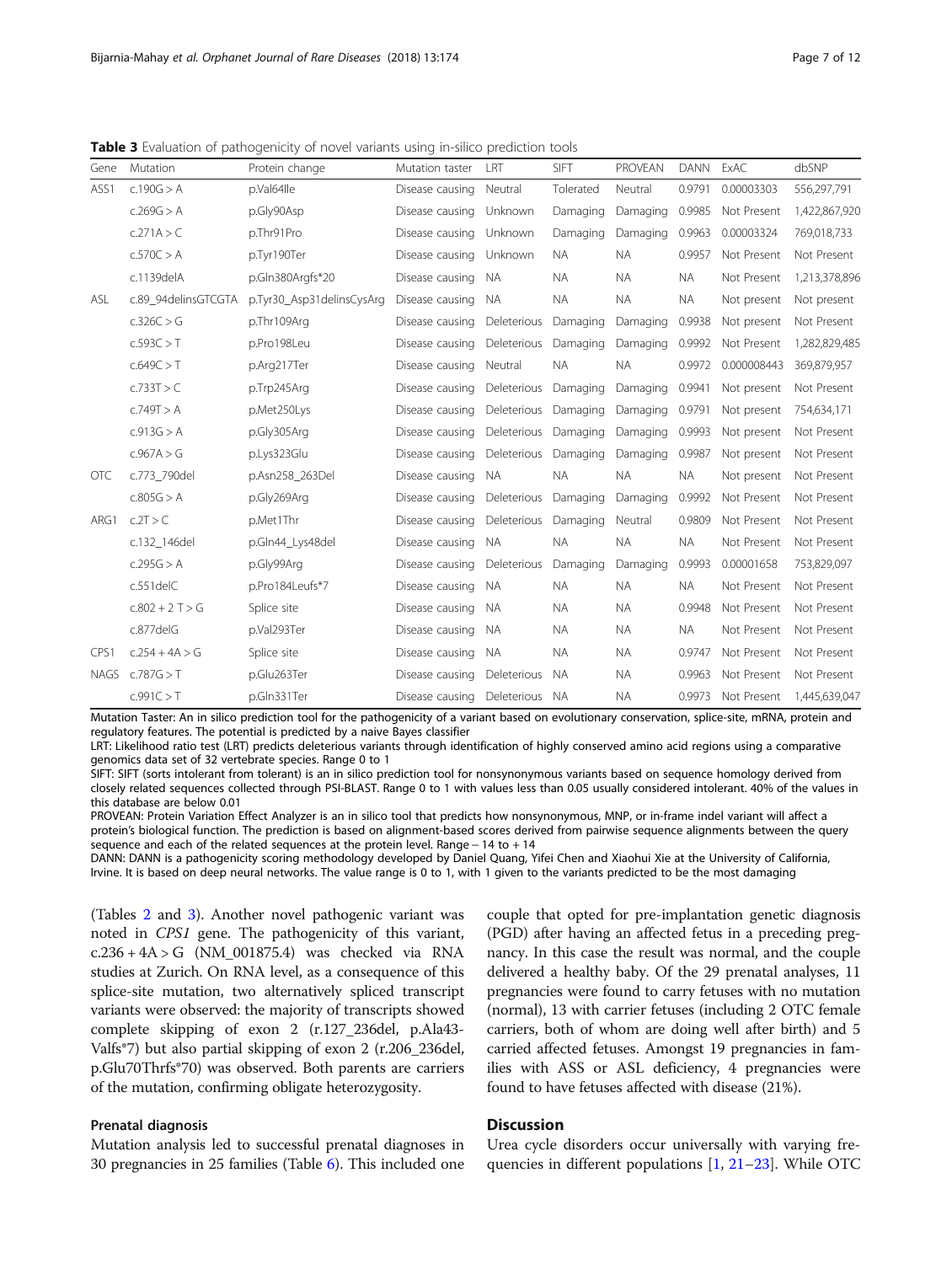<span id="page-7-0"></span>Table 4 Types of mutations detected

| Total number of patients with mutations      | 100            |
|----------------------------------------------|----------------|
| Number of patients with homozygous mutations | 67             |
| Total number of mutations                    | 58             |
| Total number of novel mutations              | 24             |
| Missense mutations                           | 39             |
| Premature termination codon                  | 10             |
| Initiation codon mutation                    | 1              |
| Splice site mutation                         | $\mathfrak{D}$ |
| Small insertions/ deletions                  | 5              |
| Large deletion                               |                |

deficiency has been reported to be the most commonly occurring UCD, citrullinemia type 1 is reported to be less common [[3,](#page-10-0) [5,](#page-10-0) [24\]](#page-10-0). In contrast, in our cohort, citrullinemia type 1 contributed to about half (61/123, 49.6%), thus making citrullinemia type 1 the most commonly occurring UCD in this cohort. The data was pooled from two centres, both showing similar results independently. OTC deficiency was observed with lower frequency in the cohort. In fact, the total incidence for OTC deficiency was less than half of that found for citrullinemia type 1. Although suspected in few additional patients (hyperammonemia with high urinary orotic acid expected in OTC deficiency), there was insufficient evidence to prove OTC deficiency in some patients because of the difficulty in performing enzyme based diagnosis (which would have required a liver biopsy) or due to lack of mutations in the OTC gene despite full gene study

Table 5 Patients in whom molecular studies showed no mutations

S.No

(sequencing as well as testing for larger deletions and duplications by MLPA). These difficulties are however well known and described earlier in large studies [\[25](#page-10-0)]. Many factors contributed to the failure to achieve a definitive diagnosis in all patients: the lack of availability of enzyme diagnostics at any centre in India, the invasiveness of the test (liver biopsy) along with difficulty in shipment of liver biopsy specimens in frozen state to another centre abroad, and the overall cost involved. It is therefore likely that cases of OTC deficiency are being missed in India, as known from literature [[25\]](#page-10-0).

The situation is different in the case of citrullinemia type 1, where a very high citrulline level on dried blood spot MS/MS can be reliably detected leading to further gene studies confirming the diagnosis. Presence of ASA in blood or urine is indicative of ASL deficiency, and for elevated plasma arginine of arginase deficiency.

Urea cycle disorder commoner than OTC deficiency has also been noted in Saudi Arabian population, where ASL deficiency has been described as the most common UCD. Consanguinity in this particular population seems to be one leading explanation [\[26\]](#page-10-0). Parallels can be drawn with the Indian population where both consanguinity and closed community marriages are the norm, leading to genetic isolates. This may be a part explanation to citrullinemia type 1 being more common in India. In our cohort, consanguinity was noted in 23% families. Consanguinity and close community marriages are important factors leading to increased occurrence of recessive disorders, at least in India [[27](#page-10-0)].

| (as in<br>Additional<br>file $1)$ | presentation | Sex<br>(proband) |           | history<br>of similar<br>disease | Clinical features<br>in proband                                             | by MS/MS on dried<br>blood spot (µmol/l)                                    |                                                                     | Ammonia<br>level<br>$(in \mu mol/l)$ |
|-----------------------------------|--------------|------------------|-----------|----------------------------------|-----------------------------------------------------------------------------|-----------------------------------------------------------------------------|---------------------------------------------------------------------|--------------------------------------|
| 78                                | 4 days       | Male             | <b>No</b> | <b>No</b>                        | Neonatal<br>encephalopathy,<br>convulsions.<br>lethargy, reduced<br>feeding | Citrulline-2557,<br>ASA-753.19                                              | Increased<br>orotate 393                                            | <b>NK</b>                            |
| 86                                | 4 days       | Male             | No        | Yes,<br>previous<br>2            | Neonatal<br>encephalopathy<br>and deaths                                    | <b>NK</b>                                                                   | Allopurinol<br>challenge test in<br>mother - increase<br>in orotate | <b>NK</b>                            |
| 93                                | 5 days       | Male             | No        | Yes                              | Neonatal<br>encephalopathy<br>and death                                     | <b>NK</b>                                                                   | Increased orotate High                                              |                                      |
| 96                                | 2 years      | Female           | No        | Yes,<br>elder<br>sister          | Encephalopathy,<br>Febrile illness with<br>high ammonia                     | Normal amino acid<br>levels Citrulline 15,<br>arginine 15,<br>ornithine 146 | Increased orotate High 1600                                         |                                      |
| 98                                | 1.5 years    | Female           | No        | No                               | Encephalopathy,<br>Vomiting, awkward<br>behaviour, high<br>ammonia          | <b>NK</b>                                                                   | Increased orotate                                                   | Level NK                             |
|                                   |              | S.No<br>Age at   |           |                                  | Consanguinity<br>Family                                                     |                                                                             |                                                                     | Amino acids levels<br>GC-MS in urine |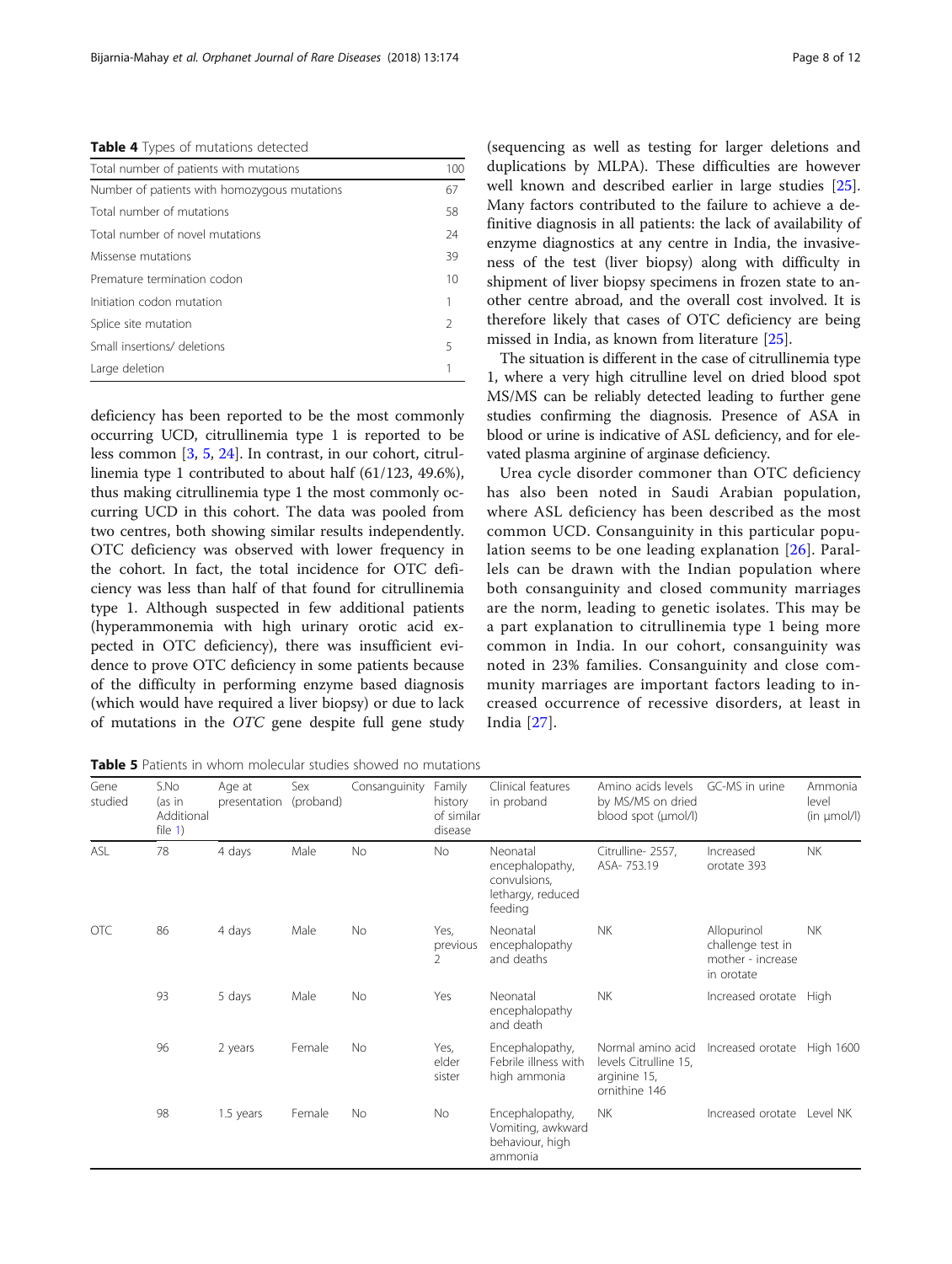| S. No (as per<br>Additional file 1) | Diagnosis<br>in proband | Age at presentation<br>in probands | Consanguinity<br>among parents | Mutations<br>in proband   | Protein change                         | Number<br>of PND | Results of PND                                   |
|-------------------------------------|-------------------------|------------------------------------|--------------------------------|---------------------------|----------------------------------------|------------------|--------------------------------------------------|
| 5                                   | ASS1-D                  | 6 days                             | No                             | c.1168G > A               | p.Gly390Arg                            | Once             | Not affected (carrier)                           |
| $\overline{7}$                      | ASS1-D                  | 5 days                             | Yes                            | c.470G > A                | p.Arg157His                            | Twice            | One affected, one<br>unaffected (carrier)        |
| 10                                  | ASS1-D                  | 5 days                             | <b>No</b>                      | c.1168G > A               | p.Gly390Arg                            | Once             | Not affected                                     |
| 16                                  | ASS1-D                  | 7 days                             | <b>No</b>                      | c.570T > A<br>c.350G > A  | p.Tyr190Ter &<br>p.Gly117Asp           | Once             | Affected                                         |
| 17                                  | ASS1-D                  | 4 days                             | <b>No</b>                      | c.1139delA                | p.Glu380Arg<br>$fs*20$                 | Once             | Not affected (carrier)                           |
| 18                                  | ASS1-D                  | 4 days                             | <b>No</b>                      | c.470G > A                | p.Arg157His                            | Once,<br>one PGD | Affected, PGD pregnancy<br>healthy baby          |
| 19                                  | ASS1-D                  | 6 days                             | Yes                            | c.970G > A                | p.Gly324Ser                            | Once             | Not affected (carrier)                           |
| 22                                  | ASS1-D                  | 2 days                             | Yes                            | c.470G > A                | p.Arg157His                            | Once             | Not affected (carrier)                           |
| 27                                  | ASS1-D                  | 4 days                             | No                             | c.1168G > A               | p.Gly390Arg                            | Once             | Not affected                                     |
| 30                                  | ASS1-D                  | 5 days                             | No                             | c.470G > A                | p.Arg157His                            | Once             | Not affected (carrier)                           |
| 33                                  | ASS1-D                  | 3 days                             | No                             | c.1168G > A               | p.Gly390Arg                            | Once             | Not affected                                     |
| 35                                  | ASS1-D                  | Neonatal                           | <b>No</b>                      | c.1168G > A               | p.Gly390Arg                            | Once             | Not affected                                     |
| 61                                  | ASS1-D                  | Neonatal                           | No                             | c.1168G > A               | p.Gly390Arg                            | Once             | Not affected (carrier)                           |
| 62                                  | ASL-D                   | 4 days                             | <b>No</b>                      | c.509G > A<br>c.1297A > C | p.Ser170Asn<br>p.Ser433Arg             | Twice            | Affected once, not<br>affected second time       |
| 65                                  | ASL-D                   | 5 days                             | No                             | c.637C > T<br>c.1300G > T | p.Arg213Ter<br>p.Val434Leu             | Once             | Not affected (carrier)                           |
| 70                                  | ASL-D                   | 9 days                             | Yes                            | c.913G > A<br>c.749 T > A | p.Gly305Arg<br>p.Met250Lys             | Once             | Not affected (carrier)                           |
| 87                                  | OTC-D                   | 6 days                             | No                             | c.674C > T                | p.Pro225Leu                            | Twice            | Not affected (once<br>carrier, once no mutation) |
| 91                                  | OTC-D                   | 3 days                             | Yes                            |                           | whole gene deletion<br>(mother tested) | Once             | Carrier female                                   |
| 92                                  | OTC-D                   | 3 days                             | No                             | c.274C > T                | p.Arg92Ter                             | Once             | Not affected                                     |
| 94                                  | OTC-D                   | 5 days                             | Yes                            | c.421C > T                | p.Arg141Ter                            | Twice            | First affected male,<br>second carrier female    |
| 97                                  | OTC-D                   | 2 days                             | <b>No</b>                      |                           | whole gene deletion<br>(mother tested) | Once             | Not affected                                     |
| 101                                 | OTC-D                   | 5 years                            | No                             |                           | whole gene deletion<br>(mother tested) | Once             | Not affected                                     |
| 119                                 | CPS1-D                  | <b>NK</b>                          | <b>NK</b>                      | c.2623A > G               | p.Lys875Glu                            | Once             | Not affected                                     |
| 120                                 | NAGS-D                  | <b>NK</b>                          | <b>NK</b>                      | c.991C > T                | p.Gln331Ter                            | Once             | Not affected                                     |
| 121                                 | NAGS-D                  | Neonatal                           | Yes                            | c.787G > T                | p.Glu263Ter                            | Once             | Not affected (Carrier)                           |

<span id="page-8-0"></span>Table 6 Prenatal diagnosis in families with UCDs

NK: Not known, PGD: Pre-implantation genetic diagnosis

In our study, 10 couples (and 6 expectant mothers in case of OTC deficiency) were tested in absence of a sample from index patient, and their gene study detected heterozygous mutations, suggesting an accurate diagnosis in their probands. In seven couples, citrullinemia type 1 was suspected based on elevated plasma citrulline in index patient and these couples were only tested for mutations in ASS1 gene.

The presentation in most Indian children was similar to what is known in literature, with both neonatal classic form and late onset presentations. In our cohort, the neonatal classic presentation was more common in all UCDs except arginase and citrin deficiency. This finding is somewhat different from other studies where majority of presentations are beyond first 30 days of life [\[1](#page-10-0), [28,](#page-10-0) [29\]](#page-10-0). The more common early presentation in our cohort may have been a bias because neonatal cases are recognized more easily in view of a careful medical supervision in the neonatal period. A recent study from Europe reported 50 patients of UCD detected both symptomatically (39/50) and NBS/presymptomatically (11/50). In this cohort, 28 of 39 symptomatically detected patients presented with neonatal encephalopathy,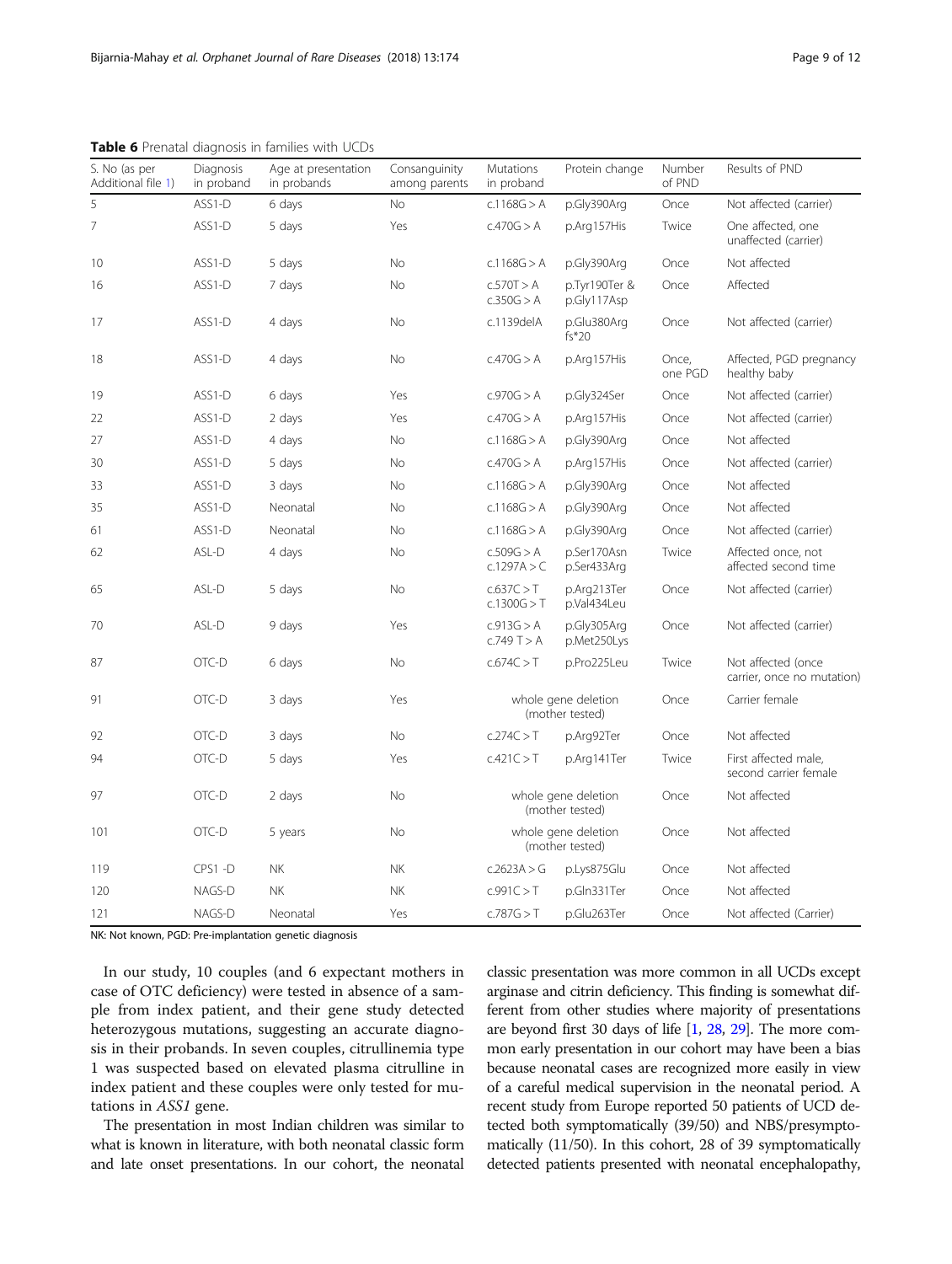<span id="page-9-0"></span>thus corroborating with our observation of a neonatal presentation being more common [\[5\]](#page-10-0). The high mortality among the neonatal encephalopathy group in our cohort was similar to the cohort reported from Europe [\[5](#page-10-0)].

A family history of previous sibling deaths was present in approximately 33% of families. This highlights the immense burden of the disease on the families, and the ignorance as well as lack of facilities denying these families of an opportunity for early diagnosis and prompt treatment. This would have prevented the suffering, either by successful treatment of the index child or by prenatal diagnosis. Molecular diagnosis thus helped the families in prevention of recurrence of this difficult group of disorders.

Molecular analysis revealed several interesting findings besides being immensely helpful in family counseling. For ASS1 gene, there were two common mutations, p.Gly390Arg and p.Arg157His which constituted 65.5% of cases. These two are previously reported mutations and are present globally [[30\]](#page-10-0). Most common mutation seen in multiple ethnic group is p.Gly390Arg except in the east Asian population where another mutation, c.421-2A > G is the commonest [[31](#page-10-0)]. Another mutation, p.Arg265Cys seen in our population was common to the Japanese population [[31\]](#page-10-0). There seemed to be a good genotype-phenotype correlation, which is in agreement with reported literature [[24\]](#page-10-0). Two recurring mutations, p.Arg213Ter and p.Ser170Asn, were found in ASL gene.

In a significant number of OTC deficiency patients, a whole gene deletion was detected. In this disorder, whole gene deletions as well as nonsense mutations were noted either in neonatally presenting severely affected males or in manifesting females, while missense mutations were noted in mildly affected boys. This finding is also in agreement with literature [\[21,](#page-10-0) [32,](#page-10-0) [33](#page-10-0)]. The mutation p.Arg129His, showing a mild phenotype with excellent prognosis, has previously been described [[34](#page-10-0)]. Similarly, p.Arg277Trp is known to be a mild mutation, reported even in male transmission [[35\]](#page-11-0).

Molecular analysis enabled successful prenatal diagnosis in 30 pregnancies with no false negative results. This is an effective way of reducing the disease-related morbidity and mortality, until appropriate facilities are made available for early diagnosis and treatment.

## Conclusions

This is the first comprehensive report of mutations in UCDs from the Indian subcontinent. Increasing availability of gene sequencing has enabled higher numbers of prenatal diagnosis for UCDs. Establishing a precise molecular diagnosis by mutation analysis is helpful not only for accurate genetic counseling but also for accurate carrier testing, which is an efficient way for reducing the morbidity and mortality associated with the disease through prenatal diagnosis.

## Additional file

[Additional file 1:](https://doi.org/10.1186/s13023-018-0908-1) Details of clinical, biochemical and molecular analysis and of outcomes and prenatal diagnoses in each patient in the study. The data provides complete information about each patient enrolled in the study. This includes the demographic details, clinical and family history, the laboratory investigations (biochemical as well as mutation analysis), an outcome data and information about prenatal diagnosis in the particular family. Each patient is assigned a number, and all patients belong to different families, thus 123 patients from 123 families were enrolled. Data is pooled from two genetic centres differentiated by use of different color font in the table – black for centre 1 and maroon for centre 2. (XLSX 30 kb)

#### Abbreviations

ARG: Arginase; ASL: Argininosuccinate Lyase; ASS1: Argininosuccinate Synthetase 1; CPS1: Carbamoyl phosphate synthetase 1; GCMS: Gas chromatography mass spectrometry; HPLC: High performance liquid chromatography; ICU: Intensive Care Units; MS/MS: Mass spectrometry, mass spectrometry/ Tandem mass spectrometry; NAGS: N-acetyl glutamate synthase; OTC: Ornithine Transcarbamylase; UCD: Urea cycle disorders

#### Acknowledgements

The authors acknowledge the valuable contributions from all the collaborators and referring physicians for patients and/or samples. Mutation analysis at University Children's Hospital Zurich was supported by the Swiss National Science Foundation (grant 310030\_153196 to JH). We duly acknowledge the support of all our patients and their families, and staff members, especially Mr. Kuldeep Singh, Dr. Divya Thomas, Dr. Sanjeev Pandey, Dr. Divya Agarwal, Dr. Moni Tuteja, Dr. Udhaya Kotecha, Dr. Pratima Dash, Dr. Sangeeta Khatter, Dr. Vinu N, Dr. Kanika Singh, Dr. Vibha Jain, Ms. Achint Kaur, Mr. Naresh Kashyap, Mr. Rajendra Mishra and others at the Institute of Medical Genetics & Genomics at SGRH. We also acknowledge the contribution by way of referring patients and samples from our collaborators all over India, especially Dr. Madhulika Kabra & Dr. Neerja Gupta (AIIMS, New Delhi), Dr. Seema Kapoor (MAMC, New Delhi), Dr. Sujatha Jagadeesh & Dr. Solomon F D Paul (Chennai), Dr. Meenakshi Bhat (Bangalore), Dr. Balakrishnan (Kerala), Dr. Amandeep Raj (Delhi), Dr. Shubha Phadke (SGPGI, Lucknow), Dr. Neelam Mohan (Gurgaon), Dr. Ashish Sahani & Dr. Rohit (Delhi), Dr. Rajeev Bansal and Dr. Vivek Jain (Jaipur), Dr. Saurabh Chopra (Delhi) and others without whose support the study wouldn't have been possible. We acknowledge the contribution of Dr. Namrata Singh and team from Turacoz Healthcare Solutions for editing the manuscript specifically for language and syntax.

#### Funding

Partial funding was availed from the Swiss National Science Foundation (grant 310030\_153196 to JH).

#### Availability of data and materials

The data collected was from two centres where patients were managed for the particular genetic disorder.

#### Authors' contributions

SBM and JH contributed to design of study and manuscript writing. SBM, RDP, ABJ, ICV were involved in clinical management of patients. JH, KK, SK, RS, DG, DM were involved in molecular testing of patients and their parents. JV, SY and YS contributed to biochemical analysis and prenatal diagnosis of patients. JH, SK, RS, DG and DM contributed to prenatal diagnosis of patients. ICV and JH contributed to critically analyzing the manuscript and providing important intellectual contents. All authors read and approved the final manuscript.

#### Ethics approval and consent to participate

Not applicable.

#### Consent for publication

Consent has been taken from all the authors. No individual patient data including videos, voice recordings or images have been submitted for publication.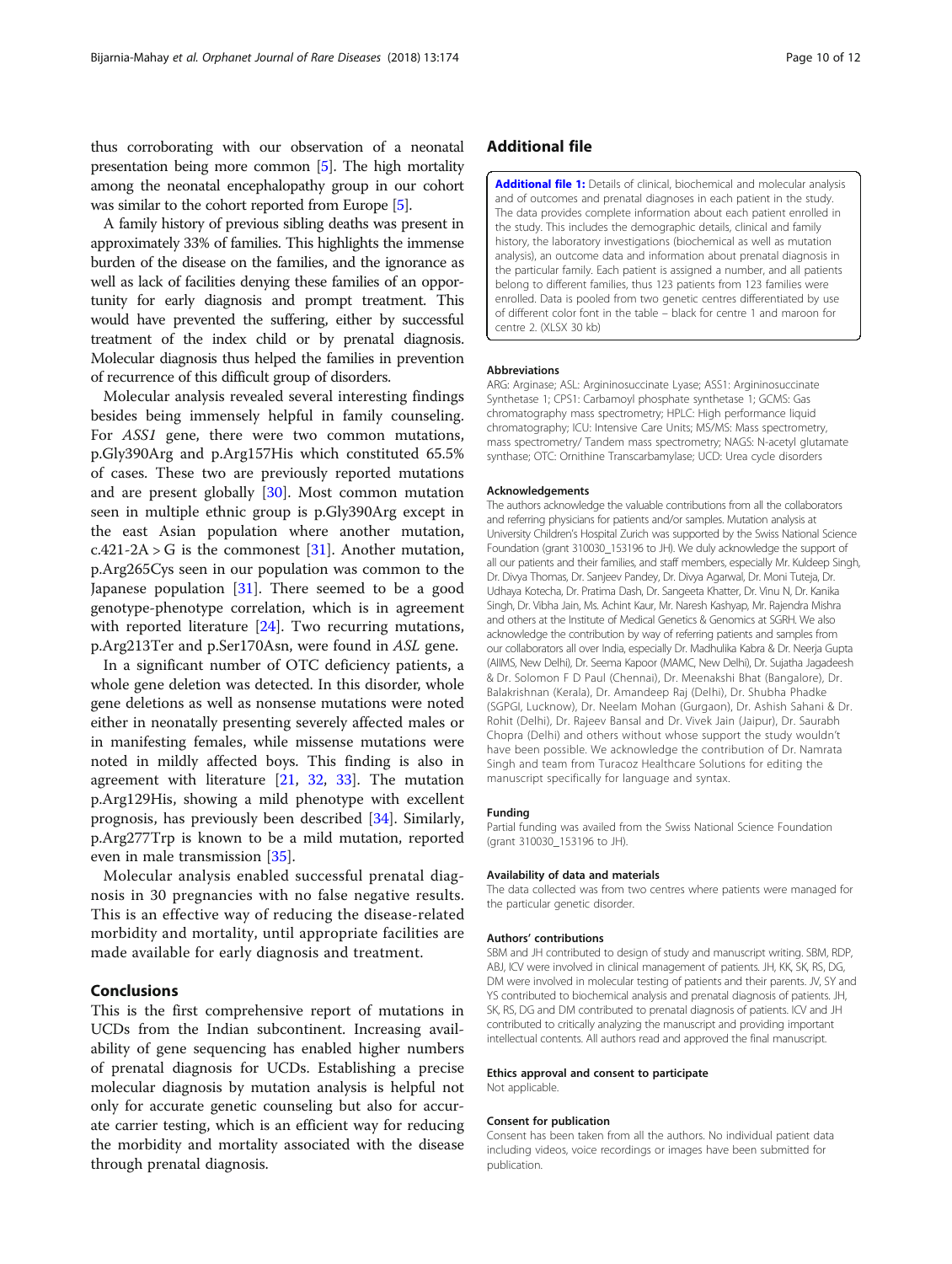#### <span id="page-10-0"></span>Competing interests

The authors declare that they have no competing interests.

#### Publisher's Note

Springer Nature remains neutral with regard to jurisdictional claims in published maps and institutional affiliations.

#### Author details

<sup>1</sup>Institute of Medical Genetics and Genomics, Sir Ganga Ram Hospital, New Delhi, India. <sup>2</sup>University Children's Hospital Zurich and Children's Research Centre, Steinwiesstr 75, CH-8032 Zurich, Switzerland. <sup>3</sup>Navi Mumbai Institute of Research In Mental And Neurological Handicap (NIRMAN), Navi Mumbai, India. <sup>4</sup> Department of Pediatrics, Faculty of Medical Science, University of Fukui, Fukui, Japan. <sup>5</sup>Department of Pediatrics, Shimane University Faculty of Medicine, 89-1 En-ya-cho Izumo, Shimane 693-8501, Japan.

## Received: 21 February 2018 Accepted: 12 September 2018 Published online: 01 October 2018

#### References

- 1. Häberle J, Boddaert N, Burlina A, Chakrapani A, Dixon M, Huemer M, Karall D, Martinelli D, Sanjurjo Crespo P, Santer R, Servais A, Valayannopoulos V, Lindner M, Rubio V, Dionisi-Vici C. Suggested guidelines for the diagnosis and management of urea cycle disorders. Orphanet J Rare Dis. 2012;7:32.
- 2. Brusilow SW, Maestri NE. Urea cycle disorders: diagnosis, pathophysiology, and therapy. Adv Pediatr Infect Dis. 1996;43:127–70.
- Summar ML, Koelker S, Freedenberg D, Le Mons C, Haberle J, Lee HS, Kirmse B. European registry and network for intoxication type metabolic diseases (E-IMD). Electronic address: [http://www.e-imd.org/en/index.phtml;](http://www.e-imd.org/en/index.phtml) members of the urea cycle disorders consortium (UCDC). Electronic address: <http://rarediseasesnetwork.epi.usf.edu/ucdc/>. The incidence of urea cycle disorders. Mol Genet Metab. 2013;110:179–80.
- 4. Wilcken B, Haas M, Joy P, Wiley V, Bowling F, Carpenter K, Christodoulou J, Cowley D, Ellaway C, Fletcher J, Kirk EP, Lewis B, McGill J, Peters H, Pitt J, Ranieri E, Yaplito-Lee J, Boneh A. Expanded newborn screening: outcome in screened and unscreened patients at age 6 years. Pediatrics. 2009;124:e241–8.
- 5. Nettesheim S, Kölker S, Karall D, Häberle J, Posset R, Hoffmann GF, HeinrichB GF, Garbade SF, Arbeitsgemeinschaft für Pädiatrische Stoffwechselstörungen (APS); European registry and network for Intoxication type Metabolic Diseases (E-IMD); Erhebungseinheit für Seltene PädiatrischeErkrankungen in Deutschland (ESPED); Austrian Metabolic Group; Swiss Paediatric Surveillance Unit (SPSU). Incidence, disease onset and short-term outcome in urea cycle disorders -cross-border surveillance in Germany, Austria and Switzerland. Orphanet J Rare Dis. 2017;12(1):111.
- Unsinn C, Das A, Valayannopoulos V, Thimm E, Beblo S, Burlina A, Konstantopoulou V, Mayorandan S, de Lonlay P, Rennecke J, Derbinski J, Hoffmann GF, Häberle J. Clinical course of 63 patients with neonatal onset urea cycle disorders in the years 2001-2013. Orphanet J Rare Dis. 2016;11:116.
- 7. Nassogne MC, Héron B, Touati G, Rabier D, Saudubray JM. Urea cycle defects: management and outcome. J Inherit Metab Dis. 2005;28:407–14.
- Picca S, Dionisi-Vici C, Abeni D, Pastore A, Rizzo C, Orzalesi M, Sabetta G, Rizzoni G, Bartuli A. Extracorporeal dialysis in neonatal hyperammonemia: modalities and prognostic indicators. Pediatr Nephrol. 2001;16:862–7.
- 9. Gupta N, Kabra M, Häberle J. Mutation analysis of Indian patients with urea cycle defects. Indian Pediatr. 2012;49:585–6.
- 10. Karthikeyan G, Jagadeesh S, Seshadri S, Häberle J. Citrullinemia type 1: genetic diagnosis and prenatal diagnosis in subsequent pregnancy. Indian Pediatr. 2013;50:965–6.
- 11. Bijarnia-Mahay S, Häberle J, Rüfenacht V, Shigematsu Y, Saxena R, Verma IC. Citrin deficiency: a treatable cause of acute psychosis in adults. Neurol India. 2015;63:220–2.
- 12. Bijarnia-Mahay S, Jain V, Bansal RK, Reddy GM, Häberle J. Lysinuric protein intolerance presenting with recurrent Hyperammonemic encephalopathy. Indian Pediatr. 2016;53:732–4.
- 13. Adzhubei IA, Schmidt S, Peshkin L, Ramensky VE, Gerasimova A, Bork P, Kondrashov AS, Sunyaev SR. A method and server for predicting damaging missense mutations. Nat Methods. 2010;7:248–9.
- 14. Schwartz JM, Cooper DN, Schuelke M, Seelow D. MutationTaster2: mutation prediction for the deep-sequencing age. Nat Methods. 2014;11:361–2.
- 15. Kumar P, Henikoff S, Ng PC. Predicting the effects of coding nonsynonymous variants on protein function using the SIFT algorithm. Nat Protoc. 2009;4:1073–81.
- 16. Linnebank M, Tschiedel E, Häberle J, Linnebank A, Willenbring H, Kleijer WJ, Koch HG. Argininosuccinate lyase (ASL) deficiency: mutation analysis in 27 patients and a completed structure of the human ASL gene. Hum Genet. 2002;111:350–9.
- 17. Häberle J, Koch HG. Genetic approach to prenatal diagnosis in urea cycle defects. Prenat Diagn. 2004;24:378–83.
- 18. Häberle J, Pauli S, Linnebank M, Kleijer WJ, Bakker HD, Wanders RJ, Harms E, Koch HG. Structure of the human argininosuccinate synthetase gene and an improved system for molecular diagnostics in patients with classical and mild citrullinemia. Hum Genet. 2002;110:327–33.
- 19. Häberle J, Shchelochkov OA, Wang J, Katsonis P, Hall L, Reiss S, Eeds A, Willis A, Yadav M, Summar S, Urea Cycle Disorders Consortium, Lichtarge O, Rubio V, Wong LJ, Summar M. Molecular defects in human carbamoyl phosphate synthetase I: mutational spectrum, diagnostic and protein structure considerations. Hum Mutat. 2011;32:579–89.
- 20. Kretz R, Hu L, Wettstein V, Leiteritz D, Häberle J. Phytohemagglutinin stimulation of lymphocytes improves mutation analysis of carbamoylphosphatesynthetase 1. Mol Genet Metab. 2012;106(3):375–8.
- 21. Engel K, Höhne W, Häberle J. Mutations and polymorphisms in the human arginino-succinate synthetase (ASS1) gene. Hum Mutat. 2009;30:300–7.
- 22. Laróvere LE, Angaroni CJ, Antonozzi SL, Bezard MB, Shimohama M, de Kremer RD. Citrullinemia type I, classical variant. Identification of ASS-p. G390R (c.1168G&qt:A) mutation in families of a limited geographic area of Argentina: a possible population cluster. Clin Biochem. 2009;42:1166–8.
- 23. Sokoro AA, Lepage J, Antonishyn N, McDonald R, Rockman-Greenberg C, Irvine J, Lehotay DC. Diagnosis and high incidence of hyperornithinemiahyperammonemia-homocitrullinemia (HHH) syndrome in northern Saskatchewan. J Inherit Metab Dis. 2010;33(Suppl 3):275–81.
- 24. Quinonez SC, Thoene JG. Citrullinemia Type I. 2004 Jul 7 [Updated 2016 Sep 1]. In: Adam MP, Ardinger HH, Pagon RA, et al., editors. GeneReviews® [Internet]. Seattle (WA): University of Washington, Seattle; 1993-2018. Available from: [https://www.ncbi.nlm.nih.gov/books/NBK1458/.](https://www.ncbi.nlm.nih.gov/books/NBK1458/)
- 25. Yamaguchi S, Brailey LL, Morizono H, Bale AE, Tuchman M. Mutations and polymorphisms in the human ornithine transcarbamylase (OTC) gene. Hum Mutat. 2006;27:626–32.
- 26. Imtiaz F, Al-Sayed M, Trabzuni D, Al-Mubarak BR, Alsmadi O, Rashed MS, Meyer BF. Novel mutations underlying argininosuccinic aciduria in Saudi Arabia. BMC Res Notes. 2010;3:79. [https://doi.org/10.1186/1756-](https://doi.org/10.1186/1756-0500-3-79) [0500-3-79](https://doi.org/10.1186/1756-0500-3-79).
- 27. Gupta D, Bijarnia-Mahay S, Saxena R, Kohli S, Dua-Puri R, Verma J Thomas E, Shigematsu Y, Yamaguchi S, Deb R, Verma IC. Identification of mutations, genotype phenotype correlation and prenatal diagnosis of maple syrup urine disease in Indian patients. Eur J Med Genet. 2015;58:471–8.
- 28. Keskinen P, Siitonen A, Salo M. Hereditary urea cycle diseases in Finland. Acta Paediatr. 2008;97:1412–9.
- 29. Summar ML, Dobbelaere D, Brusilow S, Lee B. Diagnosis, symptoms, frequency and mortality of 260 patients with urea cycle disorders from a 21-year, multi-Centre study of acute hyperammonaemic episodes. Acta Paediatr. 2008;97:1420–5.
- 30. Gao HZ, Kobayashi K, Tabata A, Tsuge H, Iijima M, Yasuda T, Kalkanoglu HS, Dursun A, Tokatli A, Coskun T, Trefz FK, Skladal D, Mandel H, Seidel J, Kodama S, Shirane S, Ichida T, Makino S, Yoshino M, Kang JH, Mizuguchi M, Barshop BA, Fuchinoue S, Seneca S, Zeesman S, Knerr I, Rodés M, Wasant P, Yoshida I, De Meirleir L, Abdul Jalil M, Begum L, Horiuchi M, Katunuma N, Nakagawa S, Saheki T. Identification of 16 novel mutations in the argininosuccinate synthetase gene and genotype-phenotype correlation in 38 classical citrullinemia patients. Hum Mutat. 2003;22:24–34.
- 31. Woo HI, Park HD, Lee YW. Molecular genetics of citrullinemia types I and II. Clin Chim Acta. 2014;431:1–8.
- 32. Tuchman M, Plante RJ, McCann MT, Qureshi AA. Seven new mutations in the human ornithine transcarbamylase gene. Hum Mutat. 1994;4:57–60.
- 33. Hata A, Setoyama C, Shimada K, Takeda E, Kuroda Y, Akaboshi I, Matsuda I. Ornithine transcarbamylase deficiency resulting from a C-to-T substitution in exon 5 of the ornithine transcarbamylase gene. Am J Hum Genet. 1989;45: 123–7.
- 34. García-Pérez MA, Sanjurjo P, Rubio V. Demonstration of the spf-ash mutation in Spanish patients with ornithine transcarbamylase deficiency of moderate severity. Hum Genet. 1995;95(2):183–6.